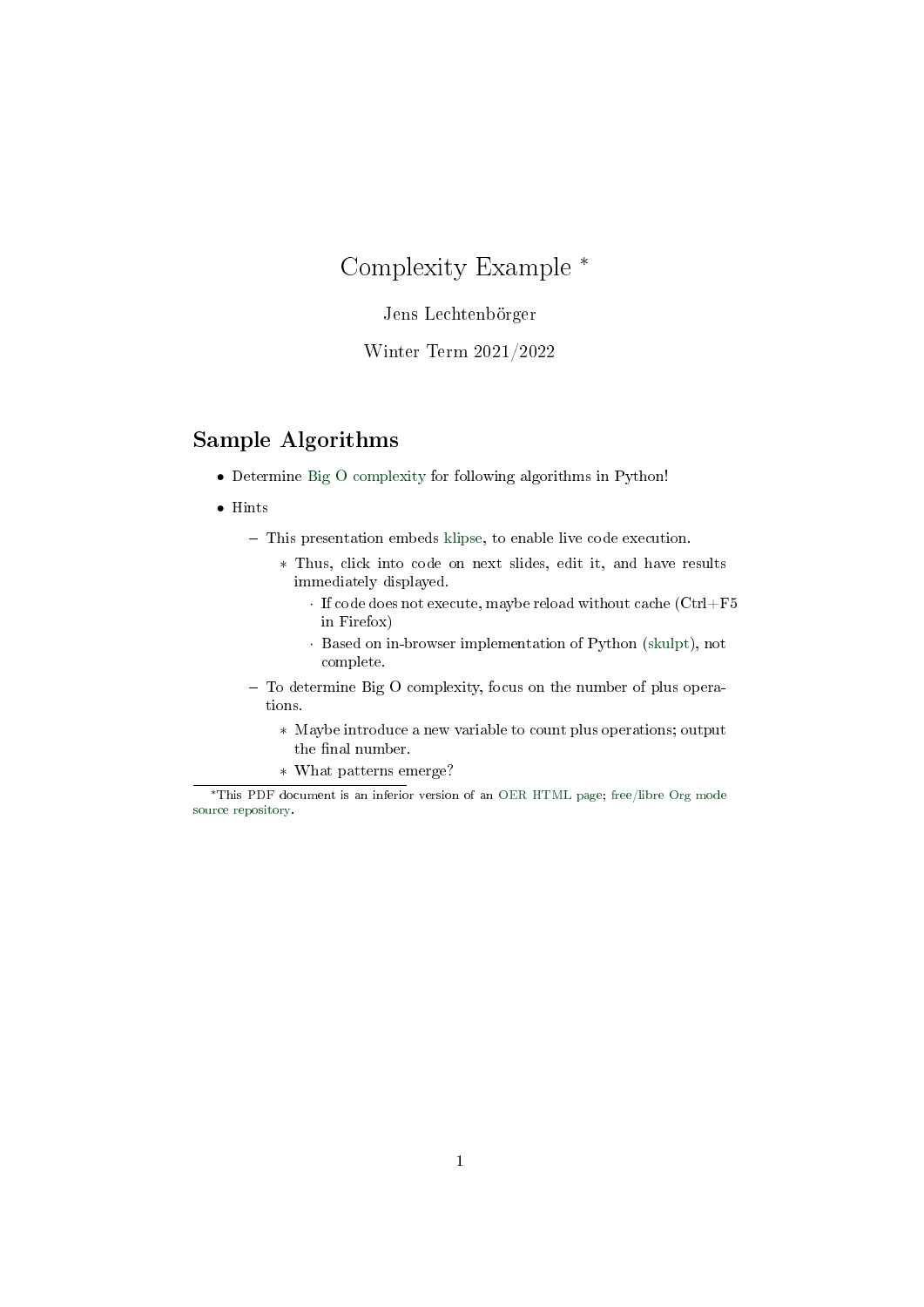#### <span id="page-1-0"></span>Naive Multiplication

def naive\_mult(op1, op2): if  $op2 == 0$ : return 0

> result =  $op1$ while  $op2 > 1$ :

return result

print(naive\_mult(2, 3))

result += op1 op2 -= 1

- Some notes
	- Code on left is meant for non-negative integers
		- ∗ Better code would test this
	- Python basics
		- ∗ def naive\_mult(op1, op2) declares function naive\_mult with two operands
		- ∗ == tests for equality, = is assignment to variable on left
		- ∗ result += op1 is short for result = result + op1
			- · thus, op1 is added to result
			- $\cdot$  -= similarly

### <span id="page-1-1"></span>Naive Exponentiation

```
def naive_mult(op1, op2):
    if op2 == 0: return 0
    result = op1while op2 > 1:
result += op1
op2 -= 1
   return result
def naive_exp(op1, op2):
    if op2 == 0: return 1
   result = op1while op2 > 1:
result = naive\_mult(result, op1)op2 = 1return result
```
print(naive\_exp(2, 3))

A "Small" Change

```
• Some notes
```
- naive\_mult is copied from [previous slide](#page-1-0)
- naive\_exp shares same basic structure
	- ∗ But with invocation of naive\_mult instead of plus operation
- What happens if the order of arguments to naive\_mult on the [previous](#page-1-1) [slide](#page-1-1) was reversed, i.e., if naive\_mult(op1, result) instead of naive\_mult(result, op1) was executed?
	- Clearly, as multiplication is commutative, the result does not change.